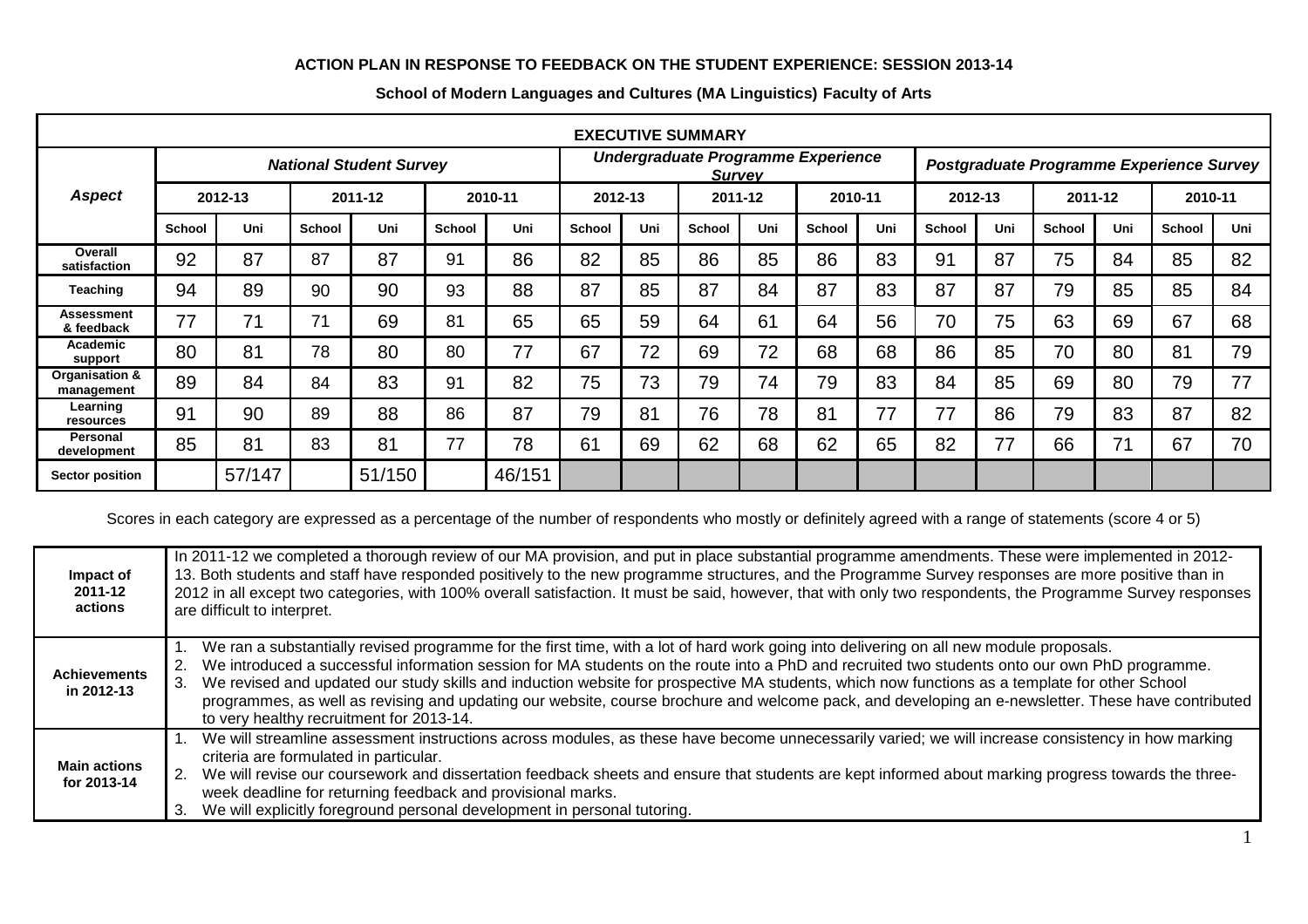|                                                                                  | We will revise the content of Academic skills in linguistics and Research methods in linguistics to improve our provision of reading, writing and<br>4.<br>quantitative analysis training.                                                                                                                                                     |
|----------------------------------------------------------------------------------|------------------------------------------------------------------------------------------------------------------------------------------------------------------------------------------------------------------------------------------------------------------------------------------------------------------------------------------------|
| Summary of<br>student<br>involvement in<br>the production of<br>this Action Plan | Last year's Action Plan was discussed in detail with the Course Rep, and several students contributed directly to Achievement 3. Main Actions 1 and 2<br>directly address points raised by students in end-of-programme meetings. This Action Plan will be discussed with the current cohort through the<br>postgraduate Student: Staff Forum. |

## **ACTION PLAN IN RESPONSE TO FEEDBACK ON THE STUDENT EXPERIENCE: SESSION 2013-14**

| <b>Aspect</b>                     | Progress with actions in response to 2011-12<br>feedback and indication of impact                                                                                                                                                                                        | Issues raised in 2012-13 feedback                                                                                                                                                                                                                                                                                                     | Planned response in 2013-14                                                                                                                                                                                                                                                                                                                                                      |
|-----------------------------------|--------------------------------------------------------------------------------------------------------------------------------------------------------------------------------------------------------------------------------------------------------------------------|---------------------------------------------------------------------------------------------------------------------------------------------------------------------------------------------------------------------------------------------------------------------------------------------------------------------------------------|----------------------------------------------------------------------------------------------------------------------------------------------------------------------------------------------------------------------------------------------------------------------------------------------------------------------------------------------------------------------------------|
| Overall<br>satisfaction           | Both students and staff have responded positively<br>to the new programme structures, and the<br>Programme Survey response is excellent.                                                                                                                                 | None: 100% satisfaction                                                                                                                                                                                                                                                                                                               | We will run the programme without substantial<br>changes, apart from those listed below. A main<br>aim will be to increase coherence across<br>modules, in particular in relation of assessment<br>and feedback.                                                                                                                                                                 |
| <b>Teaching</b>                   | We proposed to bring in dissertation preparation<br>earlier in the programme, across modules. We are<br>pleased with the improvement (by 17%) of the<br>Programme Survey response.                                                                                       | The 83% overall response is just below University<br>average. It is due to one out of the two respondents<br>being undecided as to whether they were well-<br>prepared to undertake the dissertation; questions<br>relating to quality of teaching and enthusiasm of<br>staff got 100% responses.                                     | We plan to revise the content of Academic skills in<br>linguistics and Research methods in linguistics to<br>improve our provision of reading, writing and<br>quantitative analysis training, and make all<br>students feel well-prepared for undertaking the<br>dissertation.                                                                                                   |
| <b>Assessment</b><br>and feedback | We planned to continue efforts to provide timely<br>and informative feedback on assessed work, and<br>follow School guidance on providing marking<br>criteria as part of assignment instructions. We did<br>both, but saw no change in the Programme<br>Survey response. | The 60% overall response continues to be below<br>University average. The questions relating to<br>timeliness and level of detail of feedback got 100%<br>responses, but the two respondents disagreed on<br>the fairness of marking and the clarity of marking<br>criteria: one was positive on both aspects, the other<br>negative. | We will streamline assessment instructions across<br>modules, among other things increasing<br>consistency in how marking criteria are<br>formulated. We will revise our coursework and<br>dissertation feedback sheets and ensure that<br>students are kept informed about marking<br>progress towards the three-week deadline for<br>returning feedback and provisional marks. |
| <b>Academic</b><br>support        | We continued offering consultation hours and<br>striving to respond to student queries quickly, in<br>line with School practice, and are pleased with the<br>improvement (by 17%) of the Programme Survey<br>response.                                                   | The 83% overall response is just below University<br>average. It is due to one out of the two respondents<br>being undecided as to whether dissertation<br>supervision was helpful; questions relating to quality<br>of advice and availability of staff got 100%                                                                     | We will continue to offer consultation hours and<br>strive to respond to student queries quickly. While<br>experience of dissertation supervision is bound to<br>vary between students, we will offer an additional<br>personal tutor meeting in the course of July to                                                                                                           |

## **School of Modern Languages and Cultures (MA Linguistics) Faculty of Arts**